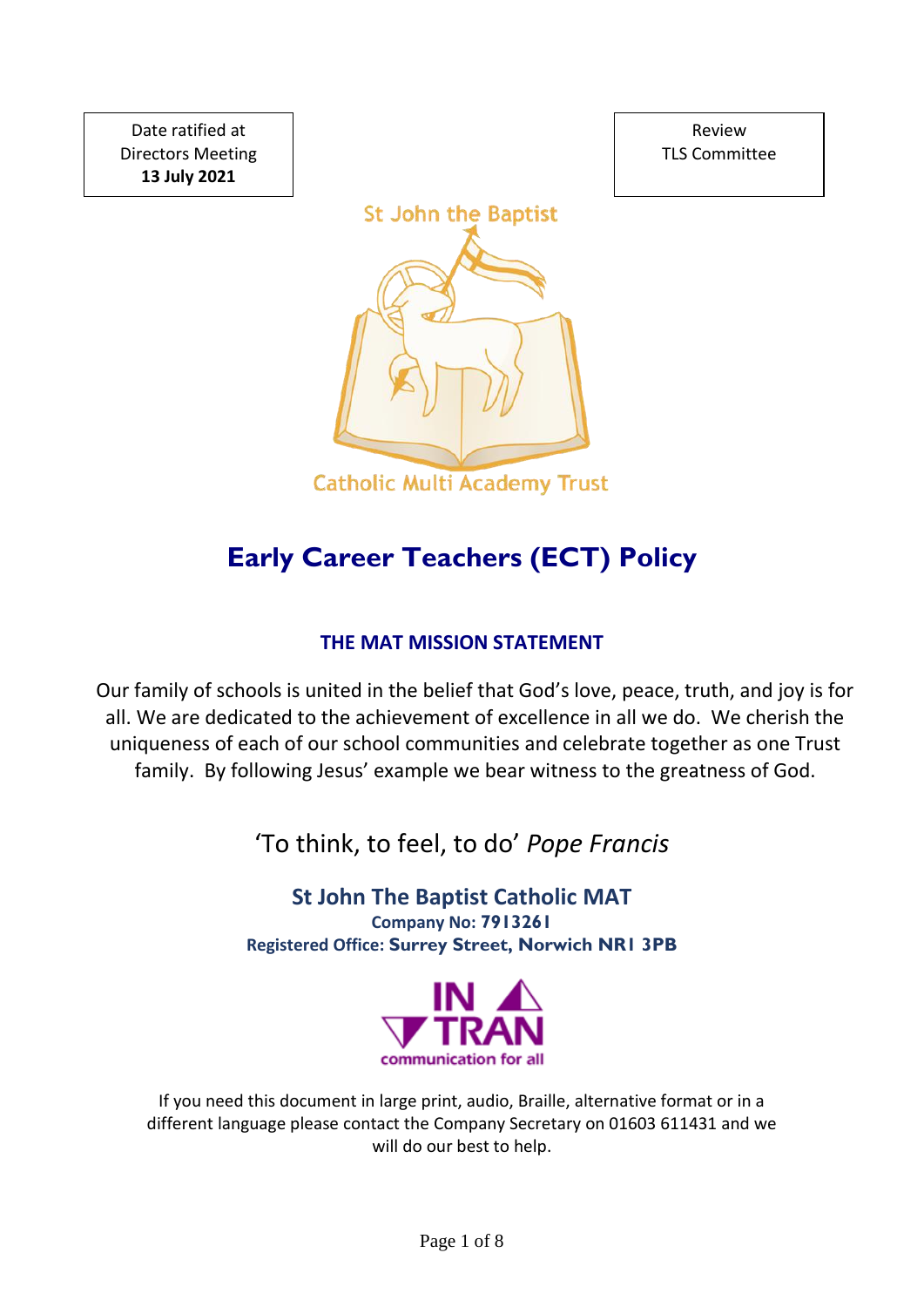# **CONTENTS**

| 1. |  |
|----|--|
| 2. |  |
| 3. |  |
| 4. |  |
|    |  |
|    |  |
|    |  |
| 5. |  |
|    |  |
|    |  |
|    |  |
|    |  |
|    |  |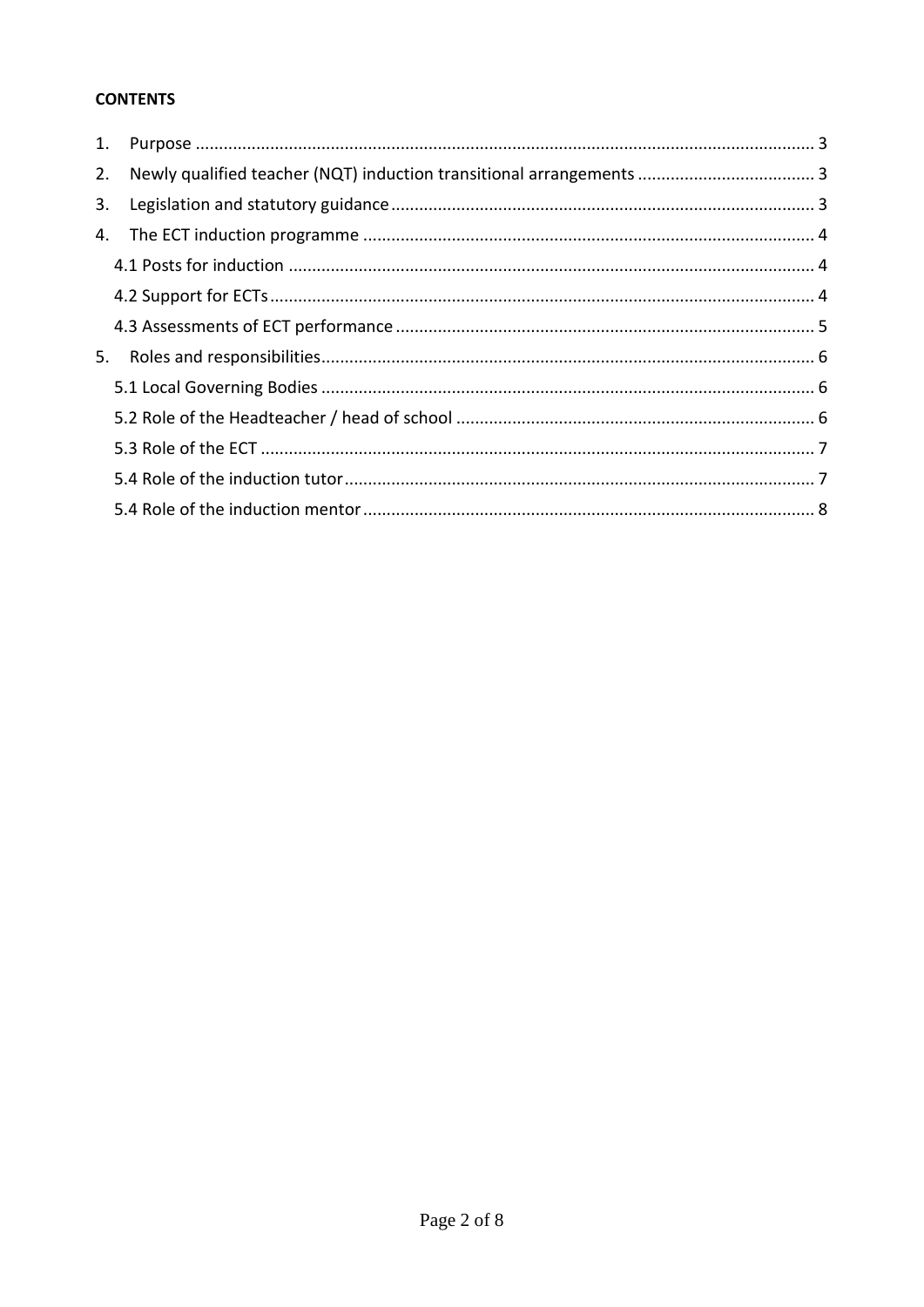## <span id="page-2-0"></span>**1. Purpose**

1.1 This policy is underpinned by the Trust's commitment to support teachers new to the profession and retain them in the education system.

1.2 Our statutory induction processes have been developed to ensure our Early Career Teachers feel supported and challenged, both professionally and personally, and to enable them to have a positive impact on outcomes for our pupils/students.

1.3 Each of our schools aims to:

- a) Run an ECT induction programme that meets all of the statutory requirements underpinned by the Early Career Framework (ECF) from 1 September 2021.
- b) Provide ECTs with a supportive environment that develops them and equips them with the tools to be effective and successful teachers.
- c) Make sure all staff understand their role in the ECT induction programme.

## <span id="page-2-1"></span>**2. Newly qualified teacher (NQT) induction transitional arrangements**

2.1 This policy applies to ECTs who start their induction **on or after 1 September 2021**.

2.2 NQTs who have started but not completed their induction **before 1 September 2021** will continue to follow our NQT induction policy, which can be found on the St John the Baptist Catholic MAT website. They have until 1 September 2023 to complete their induction within 3 terms (a single academic year) as outlined in previous NQT induction guidance.

2.3 Where possible, at the discretion of the headteacher and Appropriate Body, we will also provide them with:

- a) An ECF-based induction for the remainder of the NQT's 1-year induction
- b) An induction mentor for the remainder of the NQT's 1-year induction

2.4 If they don't complete their induction by 1 September 2023, they will be required NQTs at this point to switch to the full ECT induction for the remainder of their induction period. Time already spent in induction will count towards the 2-year ECT induction period.

## <span id="page-2-2"></span>**3. Legislation and statutory guidance**

This policy is based on:

- The Department for Education's (DfE's) statutory guidance Induction for early career teachers [\(England\)](https://www.gov.uk/government/publications/induction-for-early-career-teachers-england) from 1 September 2021
- Th[e Early career framework reforms](https://www.gov.uk/government/collections/early-career-framework-reforms)
- [The Education \(Induction Arrangements for School Teachers\) \(England\) Regulations 2012](http://www.legislation.gov.uk/uksi/2012/1115/contents/made)

The 'relevant standards' referred to below are the [Teachers' Standards](https://www.gov.uk/government/publications/teachers-standards).

This policy complies with our funding agreement and articles of association.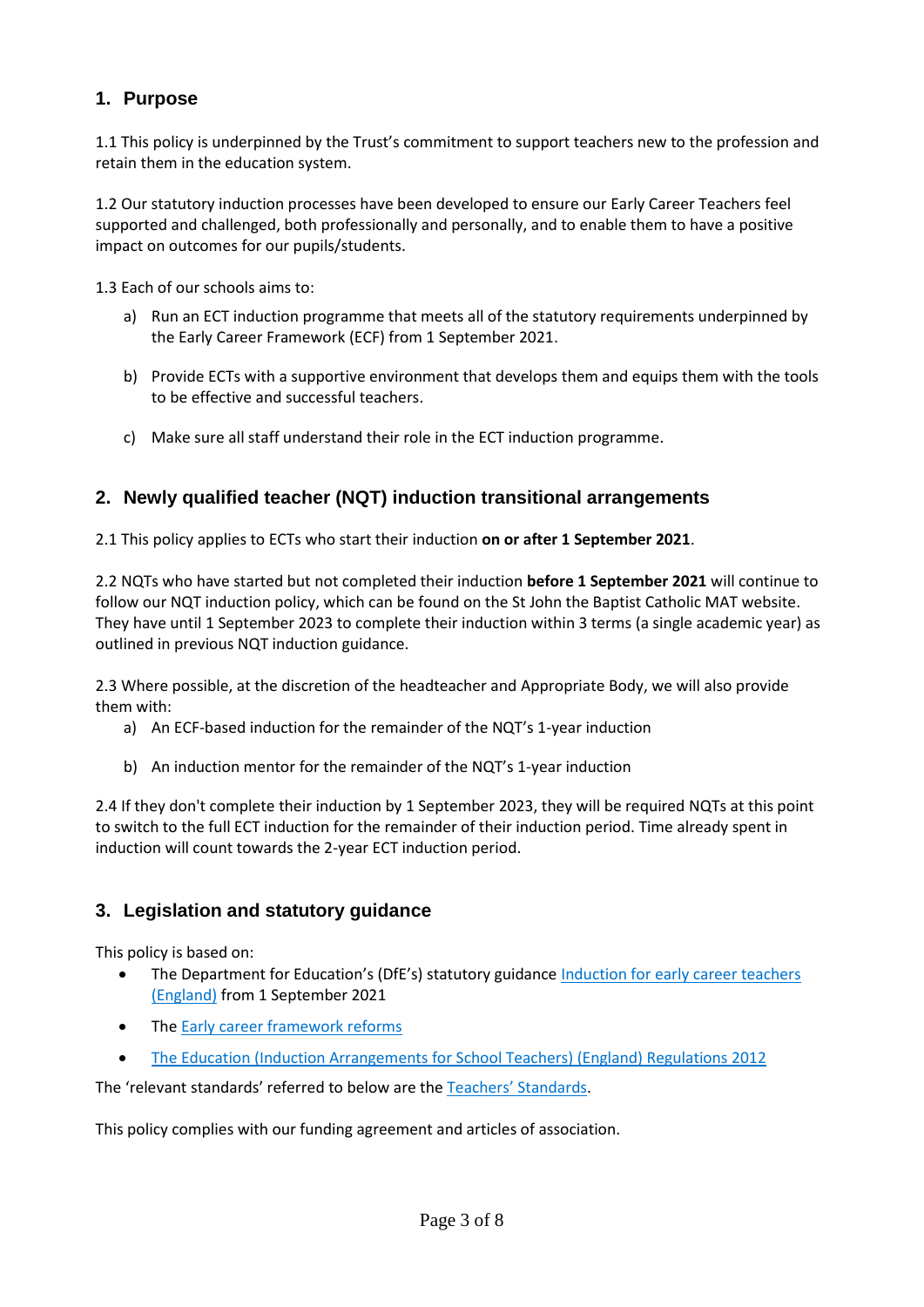## <span id="page-3-0"></span>**4. The ECT induction programme**

4.1 The induction programme will be underpinned by the ECF, enabling ECTs to understand and apply the knowledge and skills set out in the ECF.

4.2 Prior to the ECT serving their induction in one of our schools, the headteacher and Appropriate Body for the school must agree that the post is suitable.

4.3 For a full-time ECT, the induction period will typically last for 2 academic years. Part-time ECTs will serve a full-time equivalent. Up to one term of continuous employment may count towards completion of the induction period.

4.4 The programme is quality assured by an Appropriate Body selected by each school.

#### <span id="page-3-1"></span>**4.1 Posts for induction**

Each ECT will:

- a) Be provided with the necessary employment tasks, experience and support to enable them to demonstrate satisfactory performance against the relevant standards throughout, and by the end of, the induction period
- b) Have an appointed induction tutor, who will have qualified teacher status (QTS)
- c) Have an appointed induction mentor, who will have QTS
- d) Have a reduced timetable to allow them to undertake activities in their induction programme; in their first year, this will be no more than 90% of the timetable of our existing teachers on the main pay range, and in their second year, this will be no more than 95% of the timetable of our existing teachers on the main pay range
- e) Regularly teach the same class or classes
- f) Take part in similar planning, teaching and assessment processes to other teachers working in similar posts
- g) Not be given additional non-teaching responsibilities without appropriate preparation and support
- h) Not have unreasonable demands made upon them
- i) Not normally teach outside the age range and/or subjects they have been employed to teach
- j) Not be presented with unreasonably demanding pupil discipline problems on a day-to-day basis

#### <span id="page-3-2"></span>**4.2 Support for ECTs**

We support ECTs with:

- a) Their designated induction tutor, who will provide day-to-day monitoring and support, and coordinate their assessments
- b) Their designated induction mentor, who will provide regular structured mentoring sessions and targeted feedback
- c) Observations of their teaching at regular intervals, and follow-up discussions with prompt and constructive feedback
- d) Regular professional reviews of their progress, to take place termly (except in terms where formal assessment is held), at which their induction tutor will review objectives and revise them in relation to the relevant standards and their current needs and strengths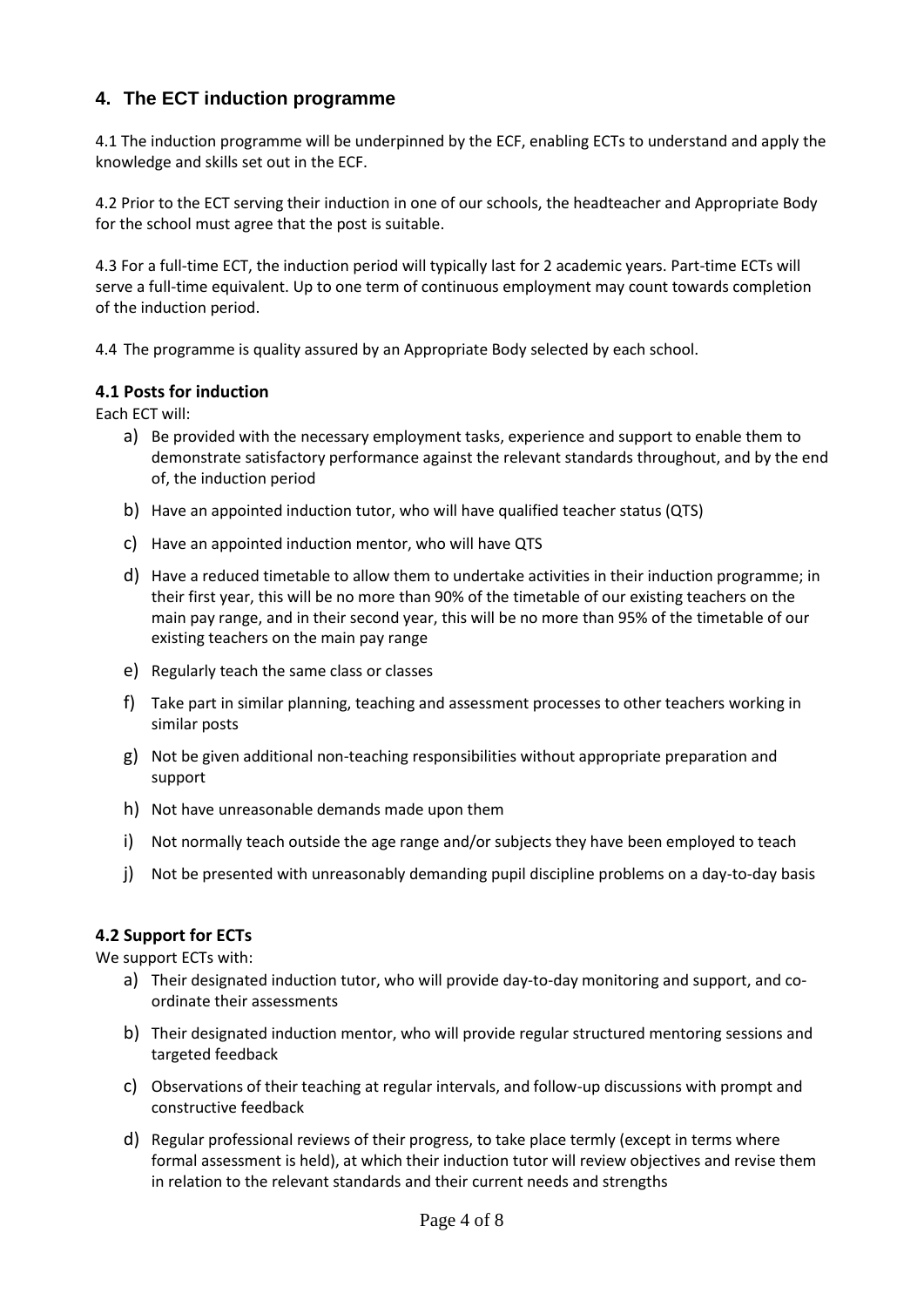e) Chances to observe experienced teachers, either within the employing school or at another school with effective practice

#### <span id="page-4-0"></span>**4.3 Assessments of ECT performance**

4.3.1 Formal assessment meetings will take place in the final term of the ECT's first year (term 3) and the final term of their second year (term 6), and will be carried out by either the headteacher or the ECT's induction tutor, as determined by each school.

4.3.2 These meetings will be informed by clear and transparent evidence gathered from progress reviews during the preceding assessment period, and drawn from the ECT's work as a teacher and from their induction programme. Copies of the evidence relied on will be provided to the ECT and the Appropriate Body.

4.3.3 After each formal assessment meeting, a formal assessment report will be completed that clearly shows how the ECT is performing against the relevant standards. The headteacher will also recommend to the Appropriate Body in the final assessment report at the end of the programme as to whether the ECT's performance is satisfactory against the relevant standards.

4.3.4 The ECT will add their own comments, and the formal assessment report will be signed by the headteacher, induction tutor and the ECT.

4.3.5 A copy of the formal assessment report will then be sent to the Appropriate Body. The final assessment report will be sent within 10 working days of the meeting, for the Appropriate Body to make the final decision on whether the ECT has passed their induction period.

4.3.6 In the event that the ECT leaves this post after completing one term or more but before the next formal assessment would take place, the induction tutor or headteacher should complete an interim assessment to ensure that the ECT's progress and performance since the last assessment is captured.

#### **4.4 At-risk procedures**

4.4.1 If it becomes clear during a termly progress review or at the first formal assessment point that the ECT is not making sufficient progress, additional monitoring and support measures will be put in place immediately, meaning:

- a) Areas in which improvement is needed are identified
- b) Appropriate objectives are set to guide the ECT towards satisfactory performance against the relevant standards
- c) An effective support programme is put in place to help the ECT improve their performance

4.4.2 The progress review record or formal assessment report will be shared with the Appropriate Body, alongside the support plan, for it to review.

4.4.3 If there are concerns about the ECT's progress during their subsequent progress reviews or formal assessment, as long as it is not the final formal assessment, the induction tutor or headteacher will discuss this with the ECT, updating objectives as necessary and revising the support plan for the next assessment period.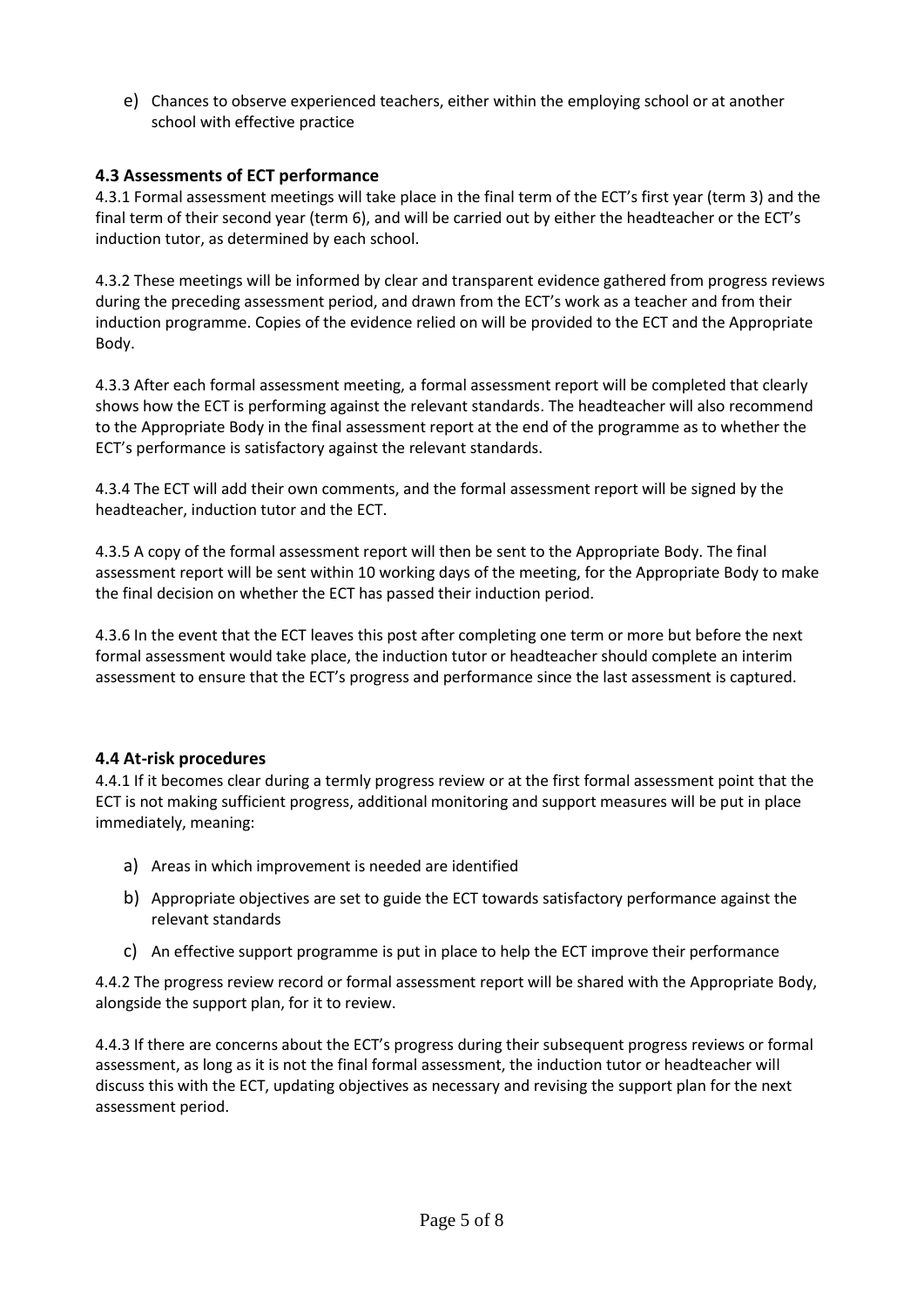## <span id="page-5-0"></span>**5. Roles and responsibilities**

#### <span id="page-5-1"></span>**5.1 Local Governing Bodies**

The Governing Body for each school will:

- a) Make sure the school complies with statutory guidance on ECT induction
- b) Be satisfied that the school has the capacity to support the ECT
- c) Make sure the headteacher is fulfilling their responsibility to meet the requirements of a suitable induction post
- d) Investigate concerns raised by the ECT as part of the school's grievance procedures
- e) If it has any concerns or questions, seek guidance from the Appropriate Body on the quality of the induction arrangements and the roles and responsibilities of staff involved in the process
- f) If it wishes, request general reports on the progress of the ECT on a termly basis

#### <span id="page-5-2"></span>**5.2 Role of the Headteacher / head of school**

The headteacher of the employing school will:

- a) Check that the ECT has been awarded QTS and whether they need to serve an induction period
- b) Agree, in advance of the ECT starting, who will act as the Appropriate Body
- c) Notify the Appropriate Body when an ECT is taking up a post and undertaking induction
- d) Make sure the ECT's post is suitable according to statutory guidance (see section 4.1 above)
- e) Make sure the induction tutor is appropriately trained and has sufficient time to carry out their role effectively
- f) Make sure the induction mentor is appropriately trained and has sufficient time to carry out their role effectively
- g) Make sure an appropriate ECF-based induction programme is in place
- h) Make sure the ECT's progress is reviewed regularly, including through observations and feedback of their teaching
- i) Make sure that formal assessments are carried out and reports completed and sent to the Appropriate Body
- j) Maintain and keep accurate records of employment that will count towards the induction period
- k) Make sure that all monitoring and record keeping is done in the least burdensome and most streamlined way
- l) Make the governing board aware of the support arrangements in place for the ECT
- m) Make a recommendation to the Appropriate Body on whether the ECT's performance against the relevant standards is satisfactory
- n) Participate in the Appropriate Body's quality assurance procedures of the induction programmes
- o) Keep all relevant documentation, evidence and forms on file for 6 years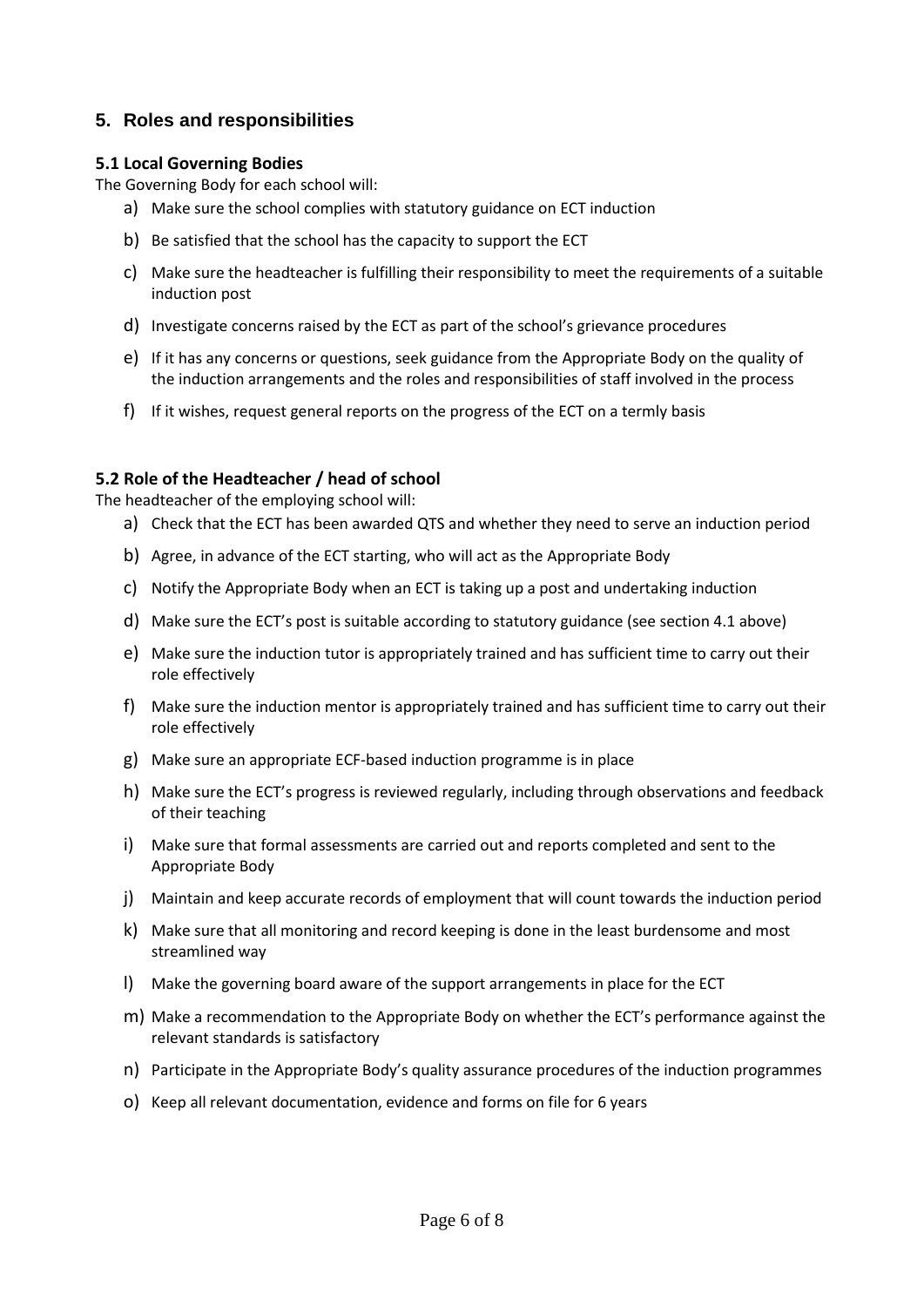#### <span id="page-6-0"></span>**5.3 Role of the ECT**

The ECT will:

- a) Provide evidence that they have QTS and are eligible to start induction
- b) Meet with their induction tutor at the start of the programme to discuss and agree priorities, and keep these under review
- c) Agree with their induction tutor how best to use their reduced timetable allowance and guarantee engagement with their ECF-based induction
- d) Provide evidence of their progress against the relevant standards
- e) Participate fully in the monitoring and development programme
- f) Participate in scheduled classroom observations, progress reviews and formal assessment meetings
- g) Agree with their induction tutor the start and end dates of the induction period, and the dates of any absences from work during the period
- h) Keep copies of all assessment reports

#### **When the ECT has any concerns**, they will:

- i) Raise these with their induction tutor as soon as they can
- j) Consult with their contact at the Appropriate Body at an early stage if there are difficulties in resolving issues with their induction tutor or within the school

#### <span id="page-6-1"></span>**5.4 Role of the induction tutor**

The induction tutor will:

- a) Provide guidance and effective support to the ECT(with the Appropriate Body where necessary)
- b) Carry out regular progress reviews throughout the induction period
- c) Undertake 2 formal assessment meetings during the induction period, coordinating input from other colleagues as appropriate
- d) Carry out progress reviews in terms where a formal assessment doesn't occur
- e) Inform the ECT following progress reviews of their progress against the relevant standards, and share records with the ECT, headteacher and relevant body
- f) Inform the ECT during the formal assessment meeting of the judgements to be recorded on their formal assessment record and invite the ECT to add their own comments
- g) Make sure that the ECT's teaching is observed and feedback is provided
- h) Make sure the ECT is aware of how they can raise concerns about their induction programme or their personal progress, both within and outside of the employing school
- i) Take prompt, appropriate action if the ECT appears to be having difficulties
- j) Make sure that all monitoring and record keeping is done in the least burdensome way, and that ECTs are not asked for any evidence that requires the creation of new work